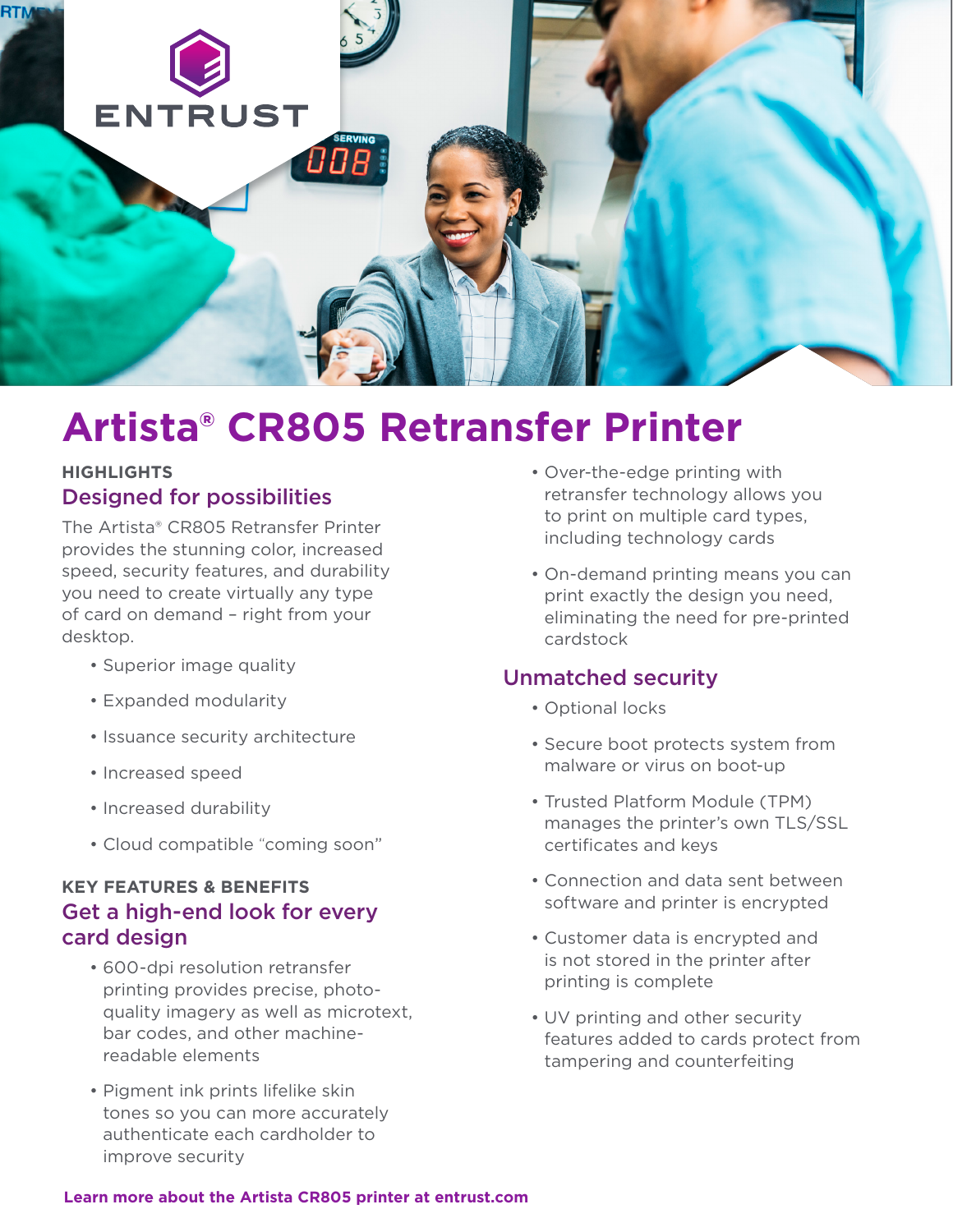# Issue more durable cards and save on replacement costs

- Pigment ink provides longer-lasting images with resistance to UV fading
- Retransfer film adds a layer of durability; apply two for more protection
- Optional inline lamination module provides enhanced durability
- Primerless ribbons have a unique pigment ribbon formation that does not require a primer panel, enabling faster print speeds of 110 cards per hour
- Extend card durability with primerless ribbons. The combination of primerless color ribbon and unique retransfer film improves card durability up to 50% greater in adhesion and abrasion resistance
- Primerless ribbons offer cost savings as a value-priced solution over original primer supply options

# Use its versatility to your advantage

- Print on the card material that meets your needs and budget – from PVC to PVC composite, PC, or PET card type
- The only retransfer printer on the market offering color tactile printing with gold, silver, copper, black & white, and clear foil ribbons
- Optional inline tactile impression module provides enhanced security to the card

# Flexibility and scalability built for the future

- Issuance capabilities include physical cards
- On-prem deployment
- Expand your ID program as your needs change by adding multihopper, smart card capabilities, color tactile printing, and more
- Print anytime, anywhere with your mobile device (iOS, Android, Windows)

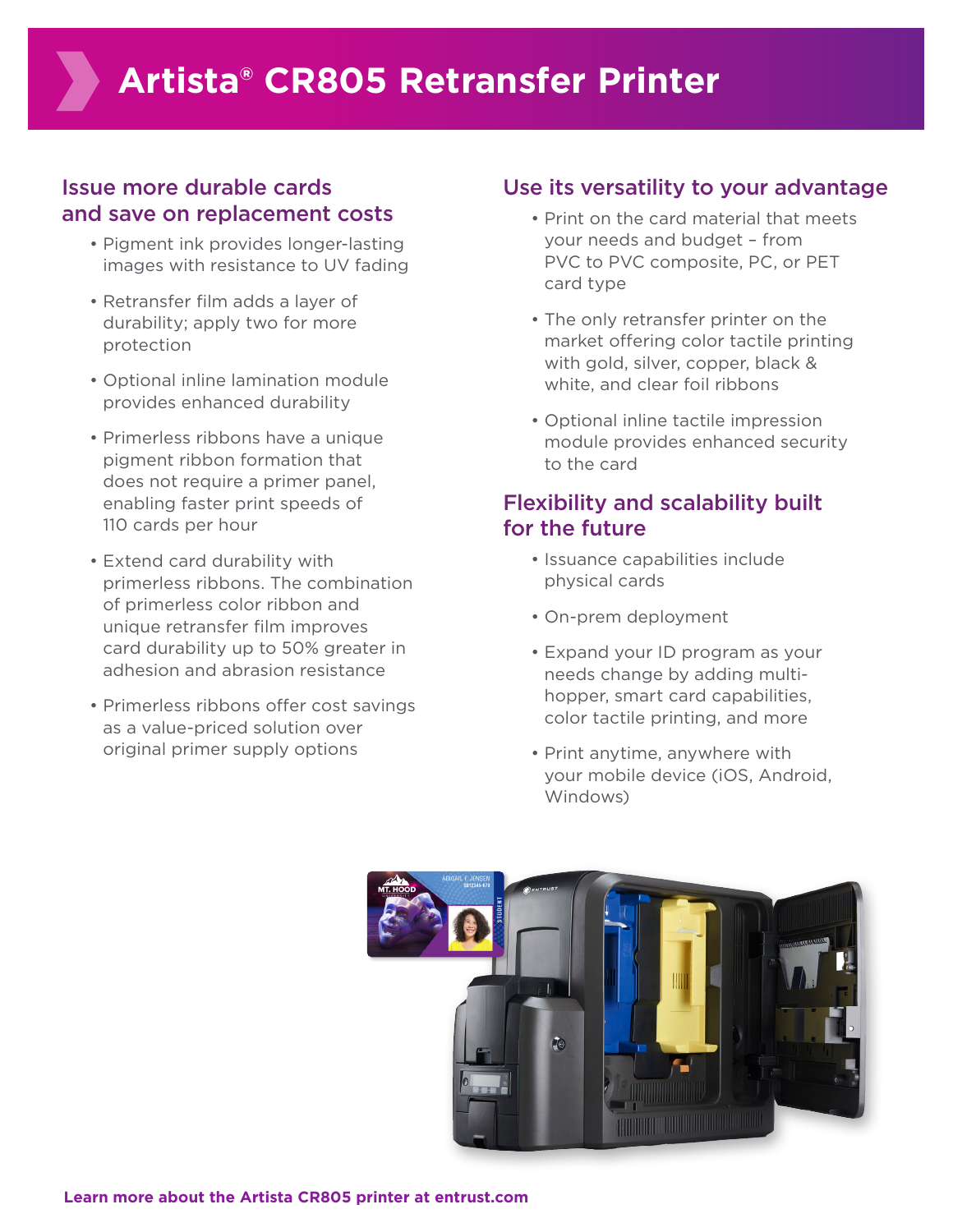# **TECHNICAL SPECIFICATIONS**

| <b>Standard Features and Specifications</b>    |                                                                                                                                                                                                                                                       |  |
|------------------------------------------------|-------------------------------------------------------------------------------------------------------------------------------------------------------------------------------------------------------------------------------------------------------|--|
| Print technology                               | Retransfer pigment ink                                                                                                                                                                                                                                |  |
| Print capabilities                             | Single or dual-sided, over-the-edge printing                                                                                                                                                                                                          |  |
| Print resolution                               | 600 dots per inch (dpi)                                                                                                                                                                                                                               |  |
| Print speed                                    | Full-color printing<br>Single-sided (CMYK) - up to 110 cards per hour (cph)<br>Double-sided (CMYK-K) - up to 65 cards per hour (cph)                                                                                                                  |  |
| Color modes                                    | True Color (ICC) - prints color as close as possible to image as defined in the card design<br>Legacy SR/CR - prints as close as possible to the SR200, SD300, and SR300e card printers<br>Vivid - printer colors with higher saturation and contrast |  |
| Card capacity                                  | Input hopper - up to 125 cards (Automatic Card Feed)<br>Output hopper - up to 25 cards (Optional 125-card hopper)<br>Card input size - 0.030 inches to 0.040 inches (0.76 mm to 1.01 mm)                                                              |  |
| Operating environment                          | $60^{\circ}F - 95^{\circ}F (15^{\circ}C - 35^{\circ}C)$                                                                                                                                                                                               |  |
| Physical dimensions                            | L 21.4 in. x W 10.1 in. x H 15.6 in. / L 54.34 cm x W 25.53 cm x H 39.68 cm                                                                                                                                                                           |  |
| Weight                                         | 28 lb. (12.7 kg); will vary with options                                                                                                                                                                                                              |  |
| Connectivity                                   | USB and Ethernet                                                                                                                                                                                                                                      |  |
| Warranties                                     | Printer: 36-month standard warranty / Printhead: Limited lifetime warranty                                                                                                                                                                            |  |
| Resident memory                                | 2GB                                                                                                                                                                                                                                                   |  |
| Operating system support<br>for printer driver | Windows 10 versions, 32- and 64-bit<br>Windows 8.1, 32- or 64-bit<br>Windows Server 2019<br>Windows Server 2016<br>Windows Server 2012, R2, 64-bit                                                                                                    |  |

| <b>Optional Features and Supplies</b>                  |                                                                                                                                                                                                                            |                                                                                                                                                                                                   |  |
|--------------------------------------------------------|----------------------------------------------------------------------------------------------------------------------------------------------------------------------------------------------------------------------------|---------------------------------------------------------------------------------------------------------------------------------------------------------------------------------------------------|--|
| Magnetic stripe encoding                               | ISO/IAT magnetic stripe encoding / JIS magnetic stripe encoding                                                                                                                                                            |                                                                                                                                                                                                   |  |
| Multi-Hopper                                           | Six-compartment multi-hopper (Six 125-card hoppers, 750-card total capacity)                                                                                                                                               |                                                                                                                                                                                                   |  |
| WiFi                                                   | WiFi types: 802.11g/n<br>Authentication modes: None. WPA2 Personal<br>Dual-band: 2.4GHz & 5GHz                                                                                                                             |                                                                                                                                                                                                   |  |
| Smart card encoding                                    | Single wire - Contact ISO 7816 T=0, 1<br>Contactless ISO 14443 A/B Protocols, MIFARE Protocols & FeliCa (DES & AES)<br>Loosely coupled - Contact ISO 7816 T=0, 1<br>HID ICLASS, read/write or read-only encoder<br>PC Prox |                                                                                                                                                                                                   |  |
| Primerless Color Ribbons and<br>Retransfer Film        | Primerless color panel ribbons and retransfer film<br><b>CMYK</b><br>CMYK-K<br>Clear retransfer film                                                                                                                       | 1,000 images single-sided (500 dual-sided)<br>1,000 images dual-sided<br>1,000 images single-sided (500 dual-sided)                                                                               |  |
| Color Ribbons with Primer Panel<br>and Retransfer Film | CMYKP-KPi<br>FCMYP-KPi<br>Clear retransfer film                                                                                                                                                                            | Color ribbons with primer panel and retransfer film<br>500 images dual-sided<br>750 images dual-sided<br>1,500 images single-sided (750 dual-sided)<br>1,000 images single-sided (500 dual-sided) |  |